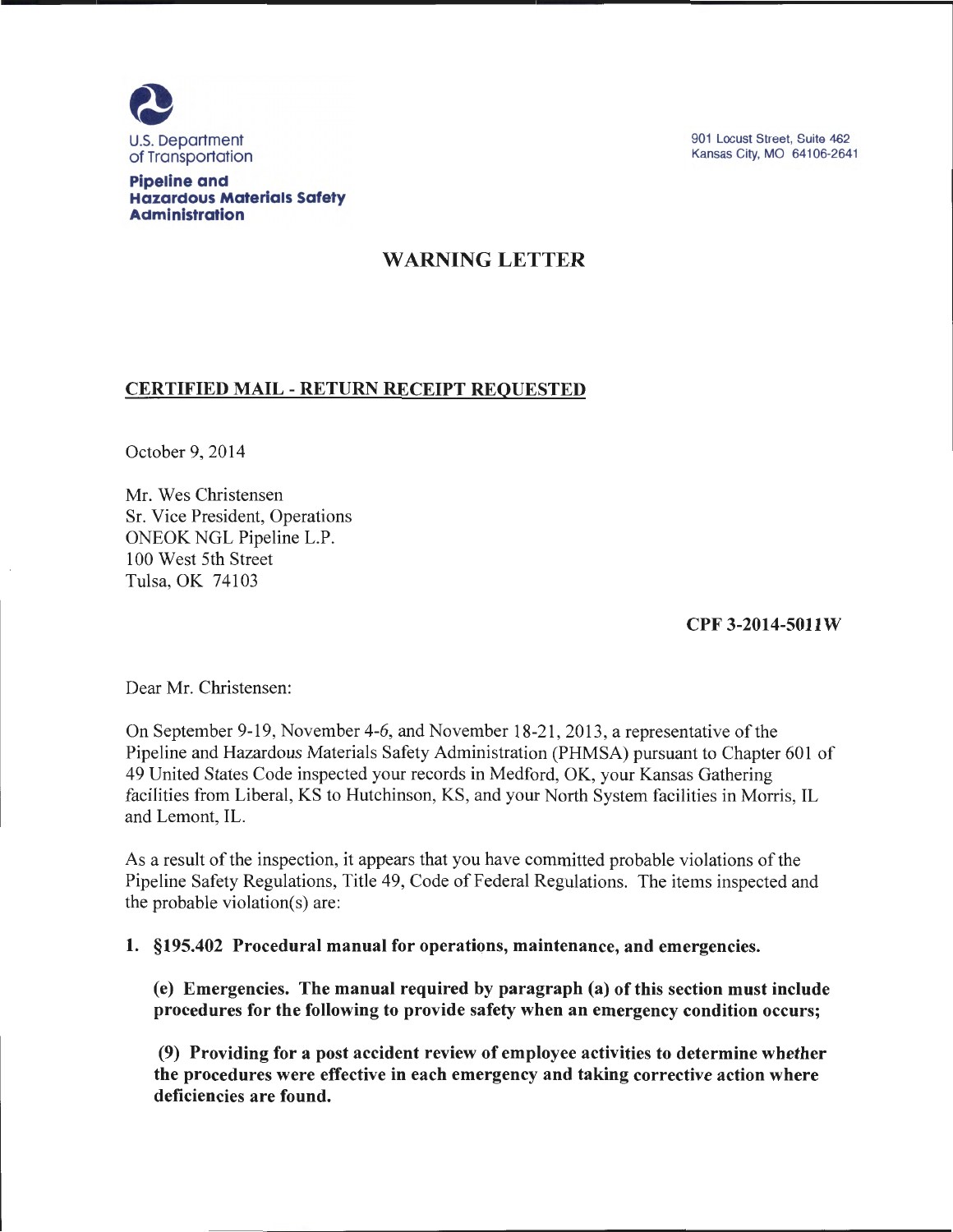ONEOK personnel did not take corrective action when they identified an issue during their post incident review of the emergency response to the Romeoville, IL incident that occurred on May 14, 2011.

In the post-accident critique of the incident in Romeoville, IL, it was noted that ONEOK needed to review and determine expectations of the Fire Department and the training and qualifications of ONEOK personnel for those roles. Follow-up with ONEOK personnel found that these issues were not addressed at the time of the PHMSA inspection.

#### 2. §195.452 Pipeline integrity management in high consequence areas.

(k) What methods to measure program effectiveness must be used? An operator's program must include methods to measure whether the program is effective in assessing and evaluating the integrity of each pipeline segment and in protecting the high consequence areas. See Appendix C of this part for guidance on methods that can be used to evaluate a program's effectiveness.

ONEOK did not adequately measure their IM program's effectiveness for 2012. The annual review presented to PHMSA to meet this requirement concentrated more on the lessons learned from the assessments done and how to improve the assessment program for the future. While this is a component of the effectiveness evaluation, it should also include how the program was effective in protecting the high consequence areas.

#### 3. §195.440 Public awareness

(d) The operator's program must specifically include provisions to educate the public, appropriate government organizations, and persons engaged in excavation related activities on:

(1) Use of a one-call notification system prior to excavation and other damage prevention activities;

(2) Possible hazards associated with unintended releases from a hazardous liquid or carbon dioxide pipeline facility;

(3) Physical indications that such a release may have occurred;

( 4) Steps that should be taken for public safety in the event of a hazardous liquid or carbon dioxide pipeline release; and

(5) Procedures to report such an event.

ONEOK's public education program did not identify all the products that they were transporting in their mailings to the public for 2012 and 2013.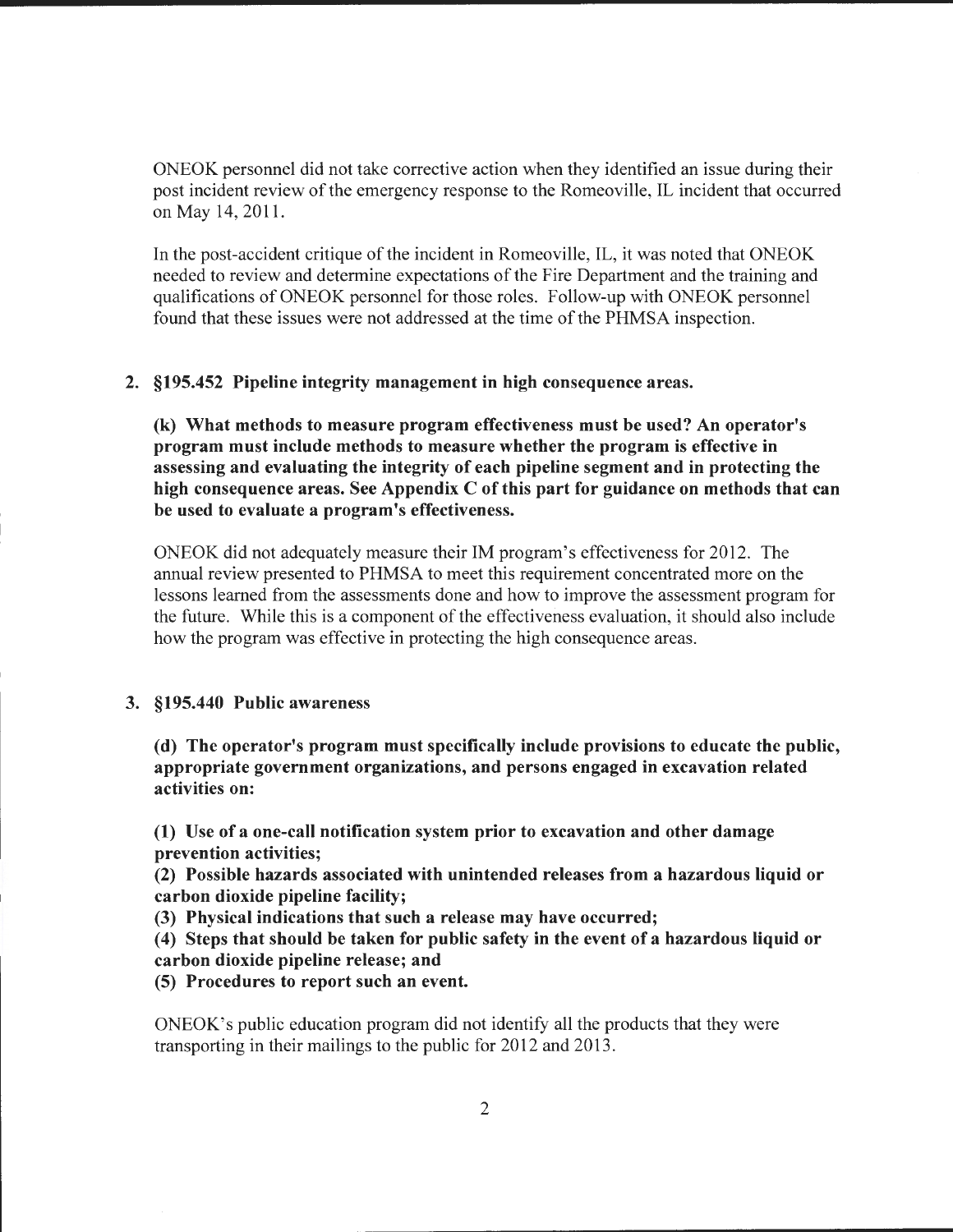The 2012 and 2013 brochures that were sent to the public do not identify refined fuels as one of the products delivered. In 2011, the brochures did identify refined fuels. It is unknown as to why refined fuels was removed for the 2012 and 2013 mailings.

#### 4. §195.442 Damage Prevention Program

(c) The damage prevention program required by paragraph (a) of this section must, at a minimum:

### (1) Include the identity, on a current basis of persons who normally engage in excavation activities in the area in which the pipeline is located.

ONEOK is not maintaining an up to date list of excavators that engaged in excavation activities in the area in which the pipeline is located.

ONEOK's list of excavators that excavate around their pipelines is kept up to date by their public awareness (PAP) contractor in conjunction with their PAP program. Also, ONEOK maintains an encroachment file where a letter and information is sent to excavators found by field personnel excavating on or near the pipeline ROW without a OneCall notification. When these excavators are found, ONEOK sends their PAP contractor the names and addresses so they can be added to the annual mailing list. However, it was found that if the mailing address of the excavator is outside the mailing buffer zone around the pipeline, the PAP contractor removes the excavator from the list and the excavator receives no future information from ONEOK. Examples include Precision Farm Drainage on the North System and Hudson Trenching on the KGS system.

#### 5. §195.589 What corrosion control information do I have to maintain?

(c) You must maintain a record of each analysis, check, demonstration, examination, inspection, investigation, review, survey, and test required by this subpart in sufficient detail to demonstrate the adequacy of corrosion control measures or that corrosion requiring control measures does not exist. You must retain these records for at least 5 years, except that records related to Sees. 195.569, 195.573(a) and (b), and 195.579(b)(3) and (c) must be retained for as long as the pipeline remains in service.

ONEOK personnel did not document the exposed pipe coating condition when the pipeline was exposed and evaluated as required by §195.569.

During the PHMSA field evaluation on Line 105, at MP 219.857, it was noticed that there was some recent excavation work done at the test station. The corrosion technician indicated that they had vacuum excavated the line at this location to fix the test station. When the PHMSA representative asked if an exposed pipe report was completed, the